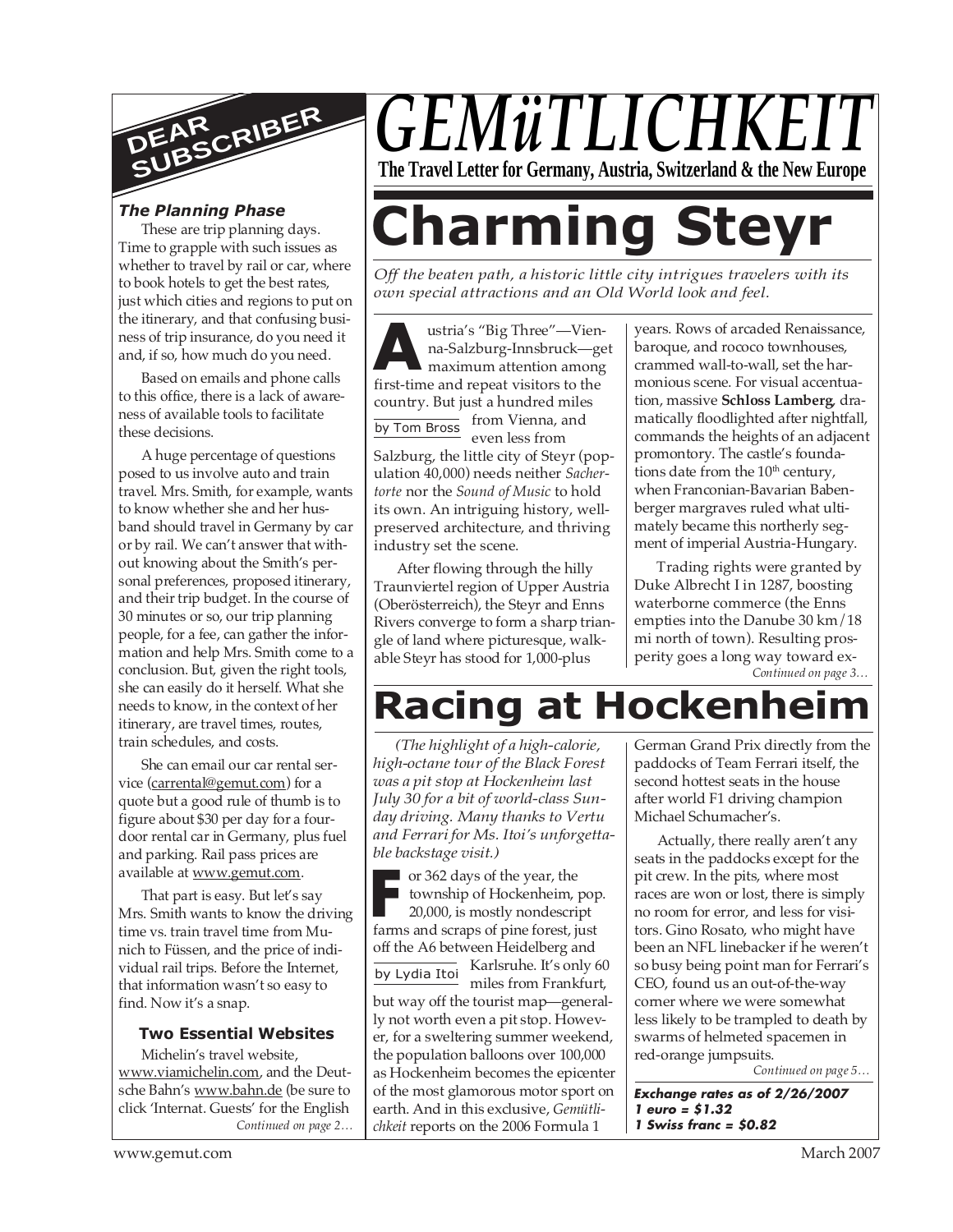#### *DEAR SUBSCRIBER Continued from page 1*

version) are indispensable to this process. Mrs. Smith will quickly discover there is hourly train service, that the one-way cost, if she's thinking pointto-point tickets instead of a rail pass, is €20.8, and that the trip takes just over two hours. If she wants, she can book tickets at the site which also has complete timetables for all the railroads of Europe. Want to know about a train trip from Bucharest to Paris? Provided you know to use the word Bucuresti and not Bucharest, the timetable feature of this German Rail website will tell you it can be done in about 35 hours with one change of trains. But you won't find the price here. Fares for most international trips are not computed at any of the national rail websites. More on that in a minute.

At Viamichelin.com Mrs. Smith learns the driving time from Munich to Füssen is one hour and 40 minutes and the distance is 133km (83 miles). She'll also gets a zoom-in, zoom-out map and a suggested routing with links to Michelin-recommended hotels at the destination.

These two websites should be bookmarked in every Europe traveler's browser. Register free at Viamichelin and all your route plans and maps will be saved, no need to reconstruct them. Mrs. Smith will also find the same listings of hotels and restaurants contained in the *Michelin Red Guide* series as well as the recommended sights, including descriptions and maps, from

the Michelin Green Travel Guide series. Suppose she wants to know what to see in and around Füssen? At Viamichelin.com she clicks Tourism/ Michelin Travel Guide, then selects Germany and types 'Füssen' in the city field. That brings up a list of 29 sights Michelin deems worthwhile plus a map of the region spotted with the same 29 sights. Clicking on sight number eight she is presented with a paragraph of information about the twostar Wieskirche, its address, phone, fax, times open to the public, and a link to its website. This is probably the single most useful website for the European traveler.

Another part of the planning process that stumps many rail travelers is determining whether it's cheaper to buy a pass or individual city-to-city tickets. In order to make that call you must first know the cost of both. The prices for the myriad of rail passes is easy to find; just go to www.gemut.com and click "Buy a European Rail Pass." Getting the price of individual tickets is harder. Though the websites of Europe's national railroads provide ticket prices for travel within their own countries, it's a different story when the trip involves crossing borders. For example, the Swiss railroad's website (www.rail.ch) has schedules but no prices for a Zürich-Munich trip. For trips involving more than one country your best bet is a U.S.-based online seller of point-topoint tickets such as www.gemut.com or www.raileurope.com. For long trips that involve train changes you might

have to get creative. You won't find a price anywhere that I know of for the Bucharest-Paris trip. However, if you break your search into segments — Bucharest-Vienna, Vienna-Munich, Munich-Paris—you'll get an idea of the cost. With this information you can determine whether you need a multicountry rail pass or just individual tickets. Unfortunately, some point-topoint journeys simply can't be booked here in the U.S.

Of course there are many other websites with reliable, useful info. The U.K.-based www.seat61.com, for example. The work of one man, Mark Smith, a former British railroad employee, Seat61.com will answer just about any question you can dream up on European rail travel.

Finally, I still keep close at hand Michelin Red and Green Guides, a MaxiAtlas for Germany, 1:200,000 scale maps for Austria and Switzerland, and a Langenscheidt English-Deutsch dictionary. I use 'em every day.—RHB

#### **Using Gemütlichkeit**

• Hotel prices listed are for one night. Discounts are often available for longer stays.

• All hotel prices include breakfast unless otherwise noted.

• Local European telephone area codes carry the "0" required for in-country dialing. To phone establish-ments from outside the country, such as from the USA, do not dial the first "0".

#### **Logging on to Our Website**

Back issues in PDF format from January 1993, except for the most recent 10, are available free to subscribers only at www.gemut.com (click on "Members"). To access the issues, enter the user name and password published in this space each month. The new codes are:

User Name: **yrts** Password: **8338**

| <b>GEMÜTLICHKEIT</b><br>Vol. 21, No. 2                                                                                                                                                         | HOTEL RESTAURANT RATING KEY  |              |                            |                               |
|------------------------------------------------------------------------------------------------------------------------------------------------------------------------------------------------|------------------------------|--------------|----------------------------|-------------------------------|
| <b>March 2007</b><br>The Travel Letter for Germany, Austria, Switzerland & the New Europe                                                                                                      | <b>Rating Scale</b>          | <b>Scale</b> | <b>Restaurant Criteria</b> |                               |
|                                                                                                                                                                                                | Excellent                    | $16 - 20$    | Food                       | 65%                           |
| <b>Robert H. &amp; Elizabeth S. Bestor</b><br><b>Publishers:</b>                                                                                                                               | Above Average                | $12 - 15$    | Service                    | 20%                           |
| Nikki Goth Itoi<br><b>Executive Editor:</b><br><b>Contributors:</b><br><b>Tom Bross</b>                                                                                                        | Average                      | $8 - 11$     | Atmosphere                 | 15%                           |
| Lydia Itoi                                                                                                                                                                                     | Adequate                     | 4 - 7        |                            |                               |
| <b>Thomas P. Bestor</b><br><b>Consulting Editor:</b>                                                                                                                                           | Unacceptable                 | $0 - 3$      |                            |                               |
| <b>Online Services:</b><br><b>Kurt Steffans</b>                                                                                                                                                |                              |              |                            |                               |
| <b>Subscriber Travel Services:</b><br><b>Andy Bestor, Laura Riedel</b>                                                                                                                         | <b>Hotel Rating Criteria</b> |              | <b>Value Rating</b>        | <b>Scale</b>                  |
| Gemütlichkeit (ISSN 10431756) is published 10 times each year by UpCountry<br>Publishing, 288 Ridge Road, Ashland OR 97520. TOLL FREE: 1-800/521-                                              | People/Service               | 30%          | <b>Outstanding Value</b>   | $17 - 20$                     |
| 6722 or 541/488-8462, fax: 541/488-8468, e-mail travel@gemut.com. Web                                                                                                                          | Location/Setting             | 15%          | Very Good Value            | $12 - 16$                     |
| site: www.gemut.com. Subscriptions are \$67 per year for 10 issues. While<br>every effort is made to provide correct information, the publishers can make<br>no guarantees regarding accuracy. | Guestrooms                   | 30%          | Average Value              | $9 - 11$                      |
|                                                                                                                                                                                                | Public rooms                 | 5%           | <b>Below Average Value</b> | $5 - 8$                       |
| <b>POSTMASTER: SEND ADDRESS CHANGES TO:</b><br>Gemütlichkeit, 288 Ridge Road., Ashland OR 97520                                                                                                | Facilities/Restaurant        | 20%          | A Rip-Off                  | 0<br>$\overline{\phantom{a}}$ |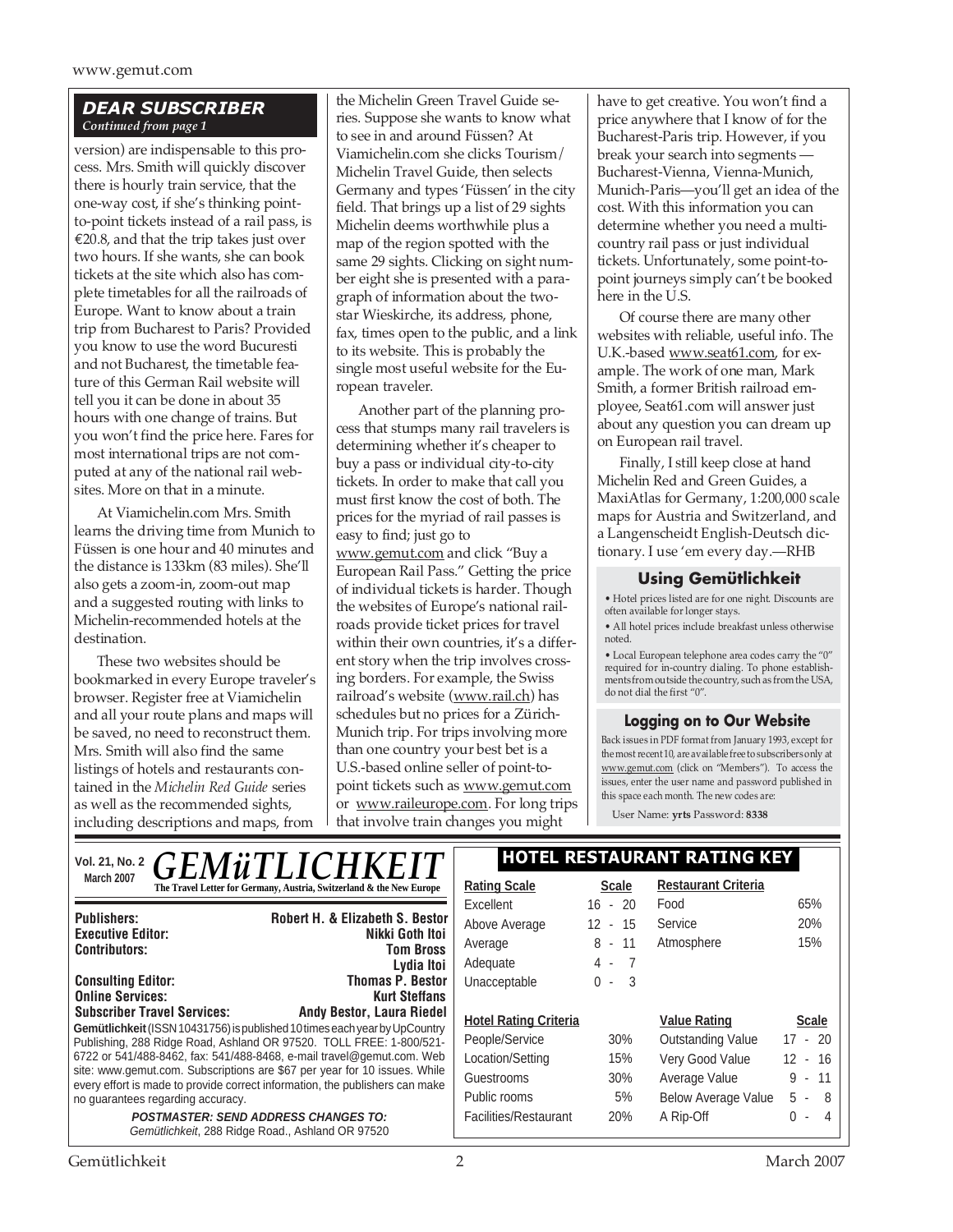### *STEYR*

#### *Continued from page 1*

plaining rich details noticeable on structures surrounding the elliptical **Stadtplatz**. Tallest amidst the ensemble: the slender white belfry of Steyr's mid-18th-century **Rathaus**, a can't-miss landmark featuring a rococo-encrusted façade and ornamental balustrades.

For late-Gothic contrast, cross the cobblestone-paved *Platz* for close-up looks at the pointy-gabled, impeccably preserved **Bummerlhaus**, a burgher's residence long ago, then an inn, now a VKB bank. Of 15<sup>th</sup>century Gothic vintage, too: Pfarrgasse's **Parish Church** (illuminated by a brilliant pair of stained-glass windows revering the Virgin Mary) and, on Kirchengasse, the **Dunklhof** house with its truly Old World courtyard. Two rock-solid gateways—**Schnallentor** (1613) and **Neutor** (1573)—"guard" inner-city perimeters. Looming above riverfront embankments, twin clock towers surmount 1647's **Michaelerkirche**, its curved pediment adorned with an allegorical fresco assuring believers that Archangel Michael vanquished devilish Lucifer. Inside, altarpiece artistry repeats the Archangel theme.

Steyr's compact cityscape, developed over the centuries on three fairly steep terraces, is interconnected by 119 bridges and catwalks, so roaming around always reveals different perspectives and hiddenaway nooks and crannies.

#### Making Music and Forging Iron

A commemorative marker on the Stadtplatz's **Paumgartner** housefront informs us that Franz Schubert stayed here on three separate occasions (1819, 1823, 1825). The murmuring and splashing of Steyr's two rivers doubtlessly inspired his *Trout Quintet,* as well as the A-major piano sonata. Six decades later, composer Anton Bruckner enjoyed a sojourn in the Parish Church's rectory, a peaceful-enough time for him to play the organ and complete his monumental A-major *Sixth Symphony*.

#### **N** Steyr Basics

**Population:** 39,495

**Elevation:** 310 meters (1,017 feet)

**Protected Historic Buildings:** 450 **Visitor Information:** Tourismusverband Steyr, Stadtplatz 27, A-4402 Steyr, tel. +43/ 07252/53229, fax 53229-15, info@tourismsteyr.at, www.tourism-steyr.at

#### **Driving Distances:**

| Vienna  164km/102 miles      |
|------------------------------|
|                              |
| Salzburg  132km/72 miles     |
| Innsbruck  320km / 199 miles |
| Munich 275km/169 miles       |
| Prague  299km/184 miles      |
| Zürich  590km / 366 miles    |
| Frankfurt579km/360 miles     |
| Berlin 758km/472 miles       |
|                              |

**Rail:** Hourly service from Vienna, trip time is 2:11. From Salzburg there are about a dozen trains daily. Trip times vary from 2:02 to 2:45. Nearly all trains from both directions change at St. Valentin.

**Nearest Airport** Flughafen Linz-Hörsching (a.k.a. Blue Danube Airport, code LNZ)

**Guided Sightseeing:** Two-hour walk through the *Altstadt* includes Schloss Lamberg's *Bibliothek* (one of Austria's largest private libraries; rare prints, 11,000 books). Saturdays, April through October (€6 per adult).

#### **Major Events in 2007:**

May 4-20, International Schubert Festival (since 2002) June 22-August 24, Friday Trumpet Concerts, Schloss Lamberg courtyard June 23-24 Steyr Stadtfest July 26-August 18, Steyr Music Festival *Les Miserables* (open-air Schlossgraben) Gluck's operatic *Orpheus und Eurydice* (Alten Theater) November 23-December 17, Christkindlmarkt along Promenadenallee **Excursion:** A drive south to Austria's forested **Kalkalpen National Park**, its 3,000 meter/9,000-foot mountains embedded with iron-ore deposits and a prime destination for hikers, bicyclists and cross-country skiers, takes about half an hour.

Considering those tuneful grace notes and the picture-perfect urban panoramics, Steyr's longtime industrial prominence might come as a surprise. Ironworks, in fact, were established as early as the  $14<sup>th</sup>$  century. That led to muskets, pistols, and carbines being turned out by the thousands for Europe's military battalions. Entrepreneur Josef Wendl made firearms assembly a leading economic enterprise during the mid-19<sup>th</sup> century, with Mannlicher emerging as one of Europe's most-recog-

#### nized brands.

Meanwhile, the continent's firstever electric streetlights (hydropowered by the two rushing rivers) were switched on in 1884.

Tractors, trucks, and (as of 1926) zippy Puch mopeds have been locally produced. In east-side Münichholz, a plant (open for tours) manufactures engines for BMW automobiles. The city's industrial activity came at the price of World War II air raids, the heaviest coming on February 23, 1944. Two Stadtplatz buildings, hit by stray bombs, were destroyed, afterwards replaced by ambitiously blended-in 1950s structures. Streetfront plaques on each of them tell the story.

 Toward the war's end in May 1945, the bridge spanning the Enns became the meeting point of the Soviet Red army's 5<sup>th</sup> guards parachute unit and the 751<sup>st</sup> tank battalion of the Americans' 71<sup>st</sup> infantry division. Two months of joint Russian/U.S. occupation followed.

#### Austria's Christmas Village

An epileptic local bandmaster's miraculous recovery led to construction of 1725's *echt-Barock*, richly gilded *Christkindl Pilgrimage Church*, 3 km/1.86 mi southwest of the *Innenstadt*. Gaze high upward toward the dome fresco, a vision of the Assumption painted by Johann Carl von Reslfeld. Visitors come from far beyond for seasonal viewings of the parsonage's enormous Pöttmesser nativity scene (778 figures!) and a Biblical diorama populated by 300 linden-carved creatures, made mechanically moveable by Karl Klauda's intricate system of bicycle chains, gears, and shafts. Deluged by mail during each year's Advent season, the village's tiny post office nevertheless manages to Christkindl-postmark more than two million cards and letters.

Right in town, a former hospital now houses Austria's first **Christmas museum**, displaying Elfriede Kreuzberger's collection of 14,000 Yuletide decorations dating from as early as 1830, plus doll houses and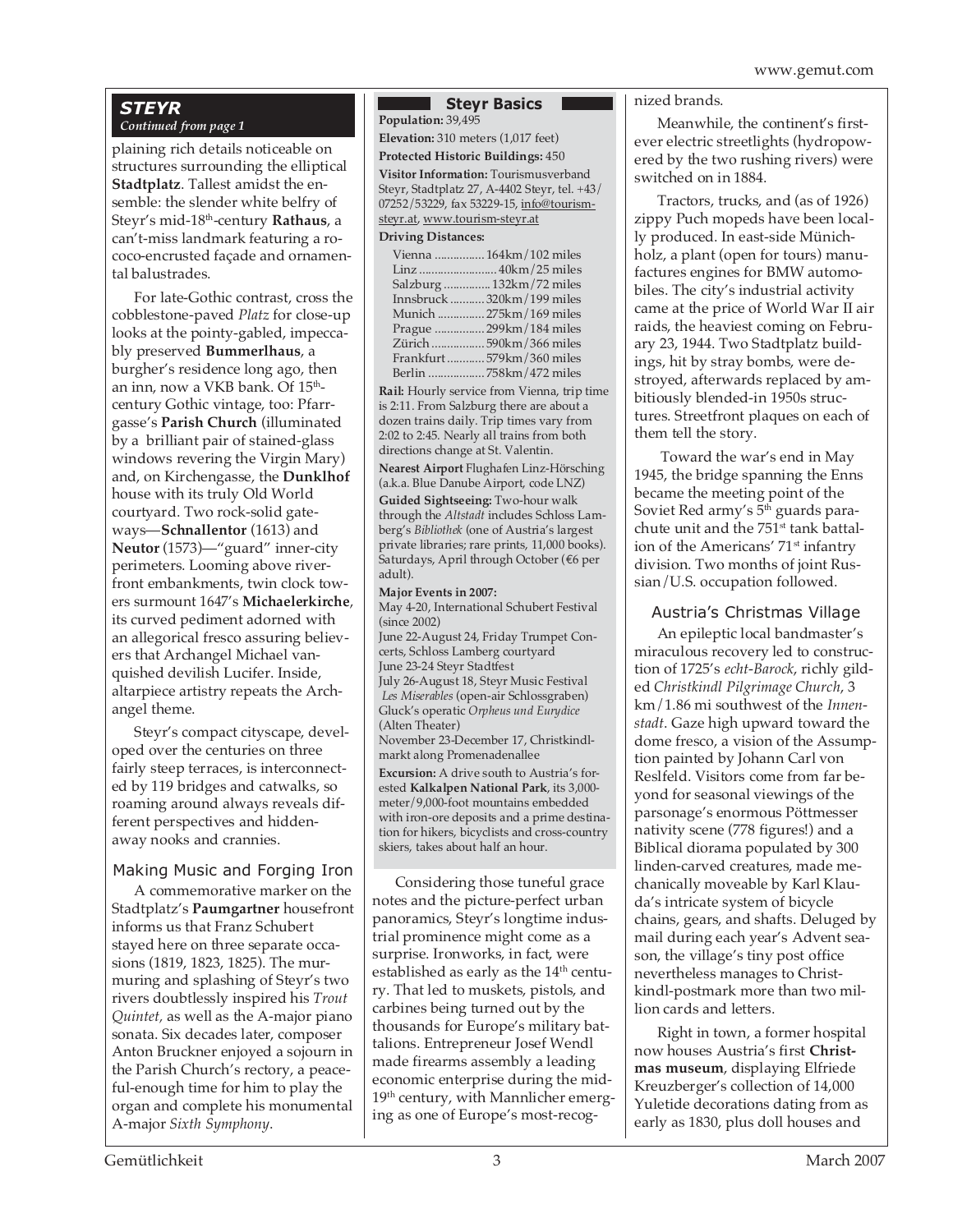200 puppets. As expected, a huge *Tannenbaum* fir tree stands at midpoint on the Stadtplatz, a setting (strung with thousands of lights) for caroling and trumpet concerts. Narrow, north-branching Enge Gasse ranks as Steyr's swankiest pedestrian lane, favored by shoppers for leather goods, fashion attire, and handicrafts.

#### **Steyr Hotels**

#### Landhotel Mader

Separated by an arcaded courtyard, two circa-1694 Renaissance buildings originating as side-by-side inns now function appealingly as four-star lodgings in the very heart of Steyr. Floral-print draperies and crisp white curtains brighten each of 56 individually furnished guestrooms; doubles are especially large. Warm-weather outdoor dining in the courtyard's Schanigarten is a delight. Indoor spaces include a stone-vaulted wine cellar, also the rustic Altwirt Stube and elegant Schubertstüberl.

**Daily Rates:** Singles €72-86, doubles €114-140

**Contact:** Landhotel Mader, A-4400 Steyr, Stadtplatz 36, tel. +43/7252/ 53358, fax 53358-6, mader@mader.at, www.mader.at

**Rating:** QUALITY 15/20, VALUE 15/20

#### Stadthotel Styria

Another on-the-Stadplatz, fourstar choice occupies a 400-year-old heritage building. Inside are such niceties as a cedar timber-beam ceiling above the colonnaded breakfast parlor, embellished with a fresco depicting Steyr's medieval fortifications. Spacious, floral-carpeted guestrooms (39 overall, plus suites) are adorned with antique framed graphics. Daylight shines through deep-set window arches that muffle sounds from outside. A stairway leads down to convivial Café Styria in the hotel's arcade. A Turkish steam bath and Finnish sauna are onsite, too.

**Daily Rates:** Singles €81.75, doubles €121.5

**Contact:** Stadthotel Styria, A-4400, Steyr, Stadtplatz 40-42, tel. +43/

7252/51551, fax 51551-51, info@styriahotel.at, www.styriahotel.at **Rating:** QUALITY 16/20, VALUE 14/20

#### Romantikhotel Minichmayr

Run by Ingo and Isabella Viertler with personal attentiveness for each guest, this 40 room charmer (built in 1534 and subtly modernized) gets an A+ for its location—at the confluence of Steyr's two rivers, resulting in terrific views from the window-walled Panorama restaurant (Gault Millau and Chaîne de Rotisseurs membership). For socializing: the lantern-lit Flösserstube, beneath a painted 100-year-old wooden ceiling. In each white-tiled bathroom, slippers and terrycloth robes await guests' arrival. Sleeping quarters are Biedermeier-furnished and accessorized. For unwinding, Minichmayr's Wellness-Oasis provides sauna, steam bath, aromatherapy, solarium, massage, whirlpool, and fitness/cross-training gear. **EDITOR'<sup>S</sup> CHOICE**

Postwar tidbit: Russian officers made Minichmayr their headquarters during the occupation, while their American counterparts settled into Schloss Lamberg.

**Daily Rates:** Singles €73-82, doubles €115-128

**Contact:** Romantikhotel Minichmayr, A-4400 Steyr, Haratzmüllerstrasse 1-3, tel. +43/7252/53410, fax 48202, office@hotel-minichmayer.at, web www.hotel-minichmayr.at **Rating:** QUALITY 17/20, VALUE 16/20

#### Landhotel Eckhard

Staying in Steyr's verdant outskirts is doable if you're traveling by car. Johannes and Ursula Eckhard's country hotel in St. Ulrich, 4 km/2.5 mi south of town, adjoins a reservoir and nestles in hiking terrain that slopes up to the Damberg minimountain, topped by the Dambergwarte lookout point. Blond furnishings and paneling prevail in the 33 guestrooms; a fireplace warms the restaurant, which alternates with seasonal dining on the sun terrace; spa and fitness facilities are complete.

**Daily Rates:** Singles €62-72, doubles €94-114

**Contact:** Landhotel Eckhard, A-4451

St. Ulrich/Steyr, Eisenstrasse 94, tel. +43/7252/52326, fax 48528, eckhard@eisenstrasse.at, www.hotel-eckhard.at **Rating:** QUALITY 13/20, VALUE 14/20

#### Gasthof Pöchhacker

On a hillside above the Steyr River, just a bit northwest of the city center, this modest little two-story place deserves attention for its *gemütlich* hominess and economical prices, which include breakfast. Bathrooms are surprisingly huge; beechwood bedroom furniture is qualitymade; each room (25 total, with smoking/nonsmoking choices) features TV and radio. No-frills means no-elevator, but a riverview *Gastgarten* shaded by chestnut trees compensates as an enjoyable amenity.

**Daily Rates:** Singles €36-38, doubles €60-112

**Contact:** Gasthof Pöchhacker, A-4400 Steyr, Sierninger Strasse 122, tel. +43/7252/731/730, fax 7313, gasthof.poechhacker@aon.at, www.gasthof-poechhacker.at **Rating:** QUALITY 11/20, VALUE 14/20

#### **Steyr Restaurants**

#### Schwechaterhof

Next to west-side Steyr's Stadtpfarrkirche at Brucknerplatz, a former brewery-turned-*Gasthof* (in 1835) now functions cheerfully as Wolfgang Pötzl's old-fashioned restaurant. This popular family hangout comprises three dining rooms. Best of the trio: the woodsy Bürgerstube, unashamedly kitschy, complete with an antique porcelain-tile stove and chainhung light fixtures. An ample beer garden, complete with the inevitable leafiness of chestnut trees and pouring Feldschlossen Hopfenperle beer *vom Fass* (on tap), turns buzzy and oom-pah-tuneful in balmy weather.

Main courses feature regional *Schmankerl* specialties. Your chance to taste-test sliced morsels of turkey doused in beer sauce, accompanied by homemade, truly Austrian *Knödel* potato dumplings (€10.80). If not that, choose the braised beef cutlet with baked potatoes and onions (€10.80, too), or a mixed *Feuerspitz* grill blending pork, beef and turkey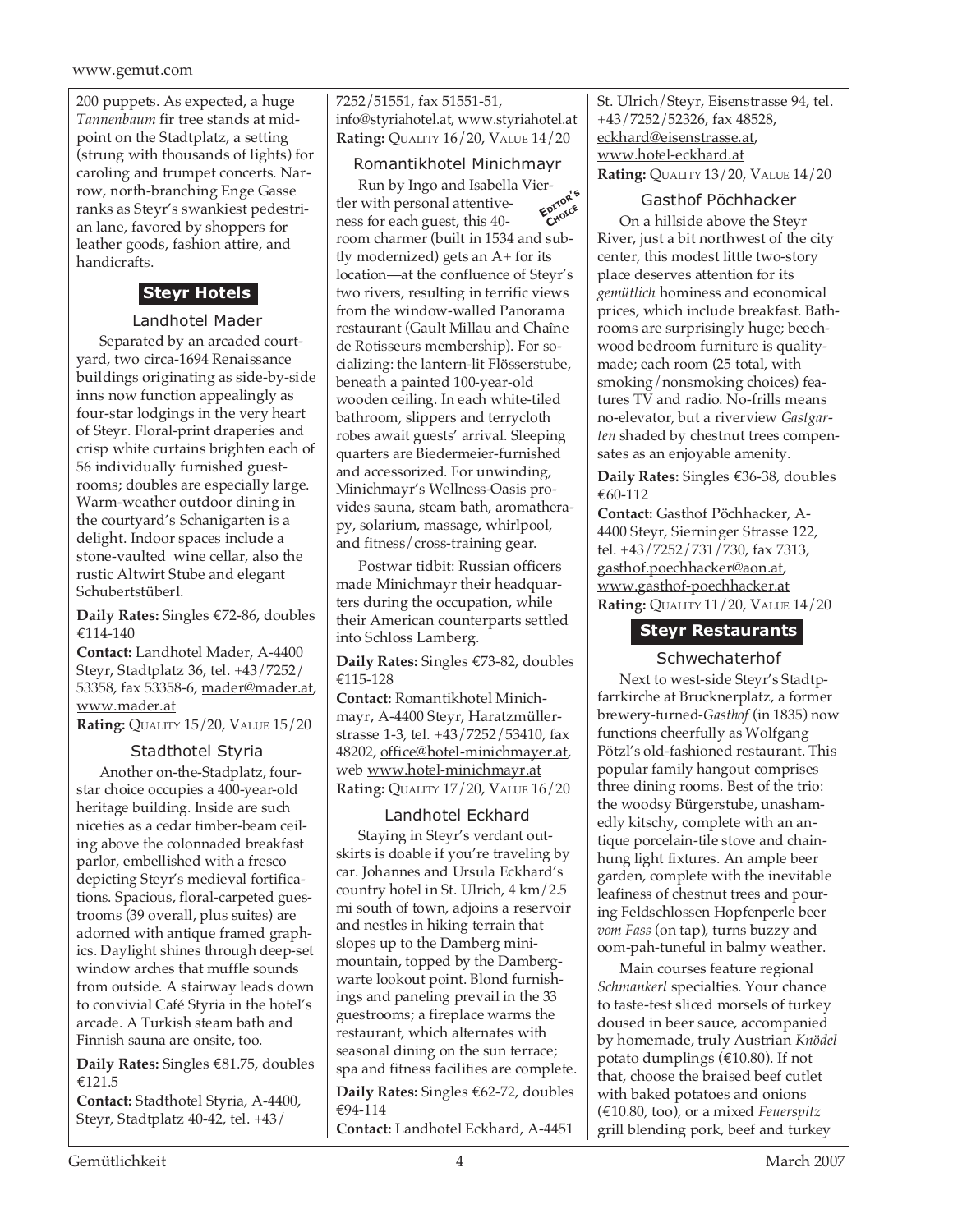$(£11)$ . Or opt for a choice of fish (pike-perch, trout, €12.50).

**Contact:** Schwechaterhof, Leopold-Werndl-Strasse 1, tel. +43/7252/ 53067, fax 477054, office@schwechaterhof.at, www.schwechaterhof.at **Rating:** QUALITY 15/20, VALUE 16/20

#### Rahofer Café Restaurant

Make your way through one of innermost Steyr's courtyards to reach a Viennese-type *Kaffeehaus* sharing attractively decorated space with a chic eatery devoted primarily to Italian/Mediterranean cuisine. Opened in 1980, stone-floored and candlelit for rusticity, the intimate restaurant section (accommodating 25-30 customers) has earned a coveted Gault-Millau *toque* for culinary excellence and a connoisseur-caliber wine list. Main courses range €12.50- 23. Among those: carpaccio with risotto and mushroom salad  $(£13)$ , selected portions of garlic-buttered scampi ( $€10.50-12.50$ ) and noodles/ mushrooms (€12.50).

**Contact:** Café Restaurant Rahofer, Stadtplatz 9, 4400 Steyr, tel: +43/ 7252/54606, fax 54606, caférahofer@liwest.at, www.restaurantrahofer.at

**Rating:** QUALITY 16/20, VALUE 15/20

#### knapp am eCK

It's on a Steyr River island, reached by a network of pathways and footbridges, that Josef Wernl developed his 19<sup>th</sup>-century armaments factories—long since transformed into an architecturally modernistic complex housing the city's influential technical school. So expect a predominantly young crowd at Josi, Otto and Jürgen Klement's small, chatty *Wirsthaus*. Two traditional *oberösterreichischer* on the menu are recommended: *Rogl-Strohsau* roast-pork filet (€13.50) and a hefty bowl of *Beuscherl* soup cooked with veal and lamb ( $\text{\textsterling}4.80$ ).

**Contact:** knapp am eCK, Wehrgrabengasse 15, 4400 Steyr, tel. +43/ 7252/76269, fax 749/904, wirsthaus@knappameck, www.knappameck.at **Rating:** QUALITY 10/20, VALUE 12/20

#### Schlossrestaurant Lamberg

A good reason to ramble through the *Schlosspark*, high above the cityscape's rivers, rooftops, steeples and towers is to linger over a midday meal in the castle's aristocratic restaurant—memorable because this high-ceiling Baroque dining hall was originally the rulers' horse stables. Some tables, in fact, are set inside the former stalls, each with their fanciful wrought-iron enclosures.

Among much-requested entrées are *Bratl in der Rein*, marinated porkloin pot roast served with cabbage and bread dumplings ( $\text{\textsterling}12.20$ ) and *Knödlgemischt*, dumplings with sauerkraut (€7.80). Overall, meat dishes range €7.80-15.80), unless you'd prefer filet of trout (€10.50).

**Contact:** Schlossrestaurant Lamberg, Berggasse 2, 4400 Steyr, tel. +43/ 7252/48675, fax 486/7513, schloss@ooenet.at **Rating: QUALITY 16/20, VALUE 14/20** 

#### Christkindlwirt Baumgartner

In the charming Christmas village, right next to the post office, the Baumgartner's balconied restaurant, here since 1972, opens onto sweeping views of the broad Weisser Heide meadows and Steyr River valley. Full-course lunches and dinners range €9.50-10.60 (except for top-of-the-list roast duck with dumplings and cabbage, €11); vegetarian meals range €5.90-8.90. For dessert, try not resisting the house specialty: *Cremeschnitten* layer cake  $(E2.20)$ .

**Contact:** Christkindlwirt, Christkindlweg 6, 4400 Steyr, tel. +43/ 7252/52184, fax 52346, christkindlwirt@aon.at, www.christkindlwirt.at **Rating:** QUALITY 13/20, VALUE 15/20

#### Coffee Break on the Platz

Six Konditorei-Bakery-Cafés are essential to the city center's pleasant ambiance: **Fröhlich** (Stadtplatz 28), **Hohlrieder** (Stadtplatz 17), **Luxor** (Stadtplatz 6), **Postmann** (Stadtplatz 13), **Schmidt** (Stadtplatz 1), **Segafredo-Espresso** (Stadtplatz 39).  $\mathbf{K}$ 

#### *HOCKENHEIM Continued from page 1*

Outside, fans filled the grandstands as uniformed racetrack babes pranced around the starting grid. There were a few spots of baby blue Finnish flags supporting MacLaren driver Kimi Raikkonen and teal blue Renault colors for defending champion Fernando Alonso, but for the most part, the Hockenheimring is a roiling sea of Ferrari red. Celebrities and VIPs get a closer look at the cars, and I spotted a TV crew interviewing Nikki Lauda. The former three-time world champion still bears the battle scars from his terrible 1976 accident at Nürburgring, Germany's other fabled circuit. That incident helped lead to the F1 German Grand Prix's return to Hockenheim.

Hockenheim's long racing pedigree goes back to the 1930s, when Mercedes-Benz turned a motorcycle track and backwoods roads into a test circuit. Within a few years, the original triangular raceway became a long oval that blazed a famously highspeed loop through the Black Forest

#### **Key Websites for the Traveler**

**• www.gemut.com** Gateway site for travelers to Germanic Europe, including car rental, rail passes, hotel bookings, traveler feedback, travel tips, and past issues (free access to back issues for subscribers; see log-on info on page 2).

**• www.viamichelin.com** The Michelin database of hotels and restaurants, plus great interactive trip planning tools.

**• www.travelessentials.com** Guidebooks, maps, travel accessories, luggage, all at 10 percent off for subscribers. Use discount code gemut2006.

**• www.webflyer.com** Informative frequent-flyer forums make this a must for air travelers.

**• bahn.hafas.de/bin/query.exe/en** German rail website, with train schedules throughout Europe, as well as Germany.

**• www.sbb.ch/index\_e.htm** Swiss and European rail schedules.

**• www.ski-europe.com** Top Web resource for skiers with much data on Alpine resorts.

**• www.myswitzerland.com** Website of Switzerland's national tourist authority.

**• www.germany-tourism.de** Germany's national tourist authority.

**• www.austria.info/us** Austria's national tourist authority.

**• www.historicgermany.com** Website for an alliance of historic German cities.

**• www.thetravelinsider.info** Info on electronic devices used by travelers — cell phones, computers, etc.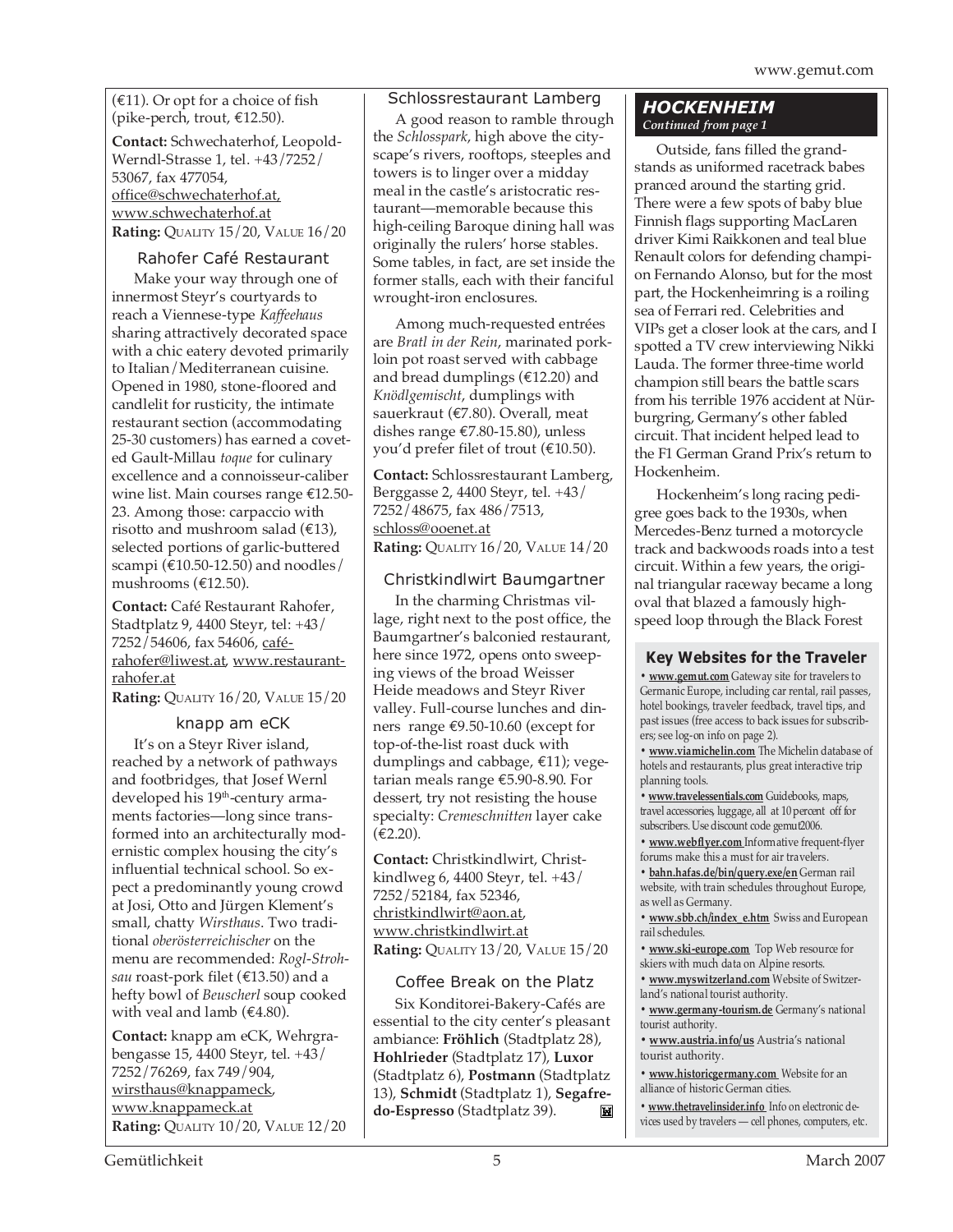#### www.gemut.com

before sweeping back into town. War, new highway construction, safety issues, and the demands of modern spectator sports have brought several modifications, and the latest Herman Tilke-designed incarnation was opened in 2002. This new track design reflects F1's current preoccupation with slowing the cars down—if they were any faster, they'd take flight. Traditionalists mourned the passing of the days when men were men and thought nothing about hurtling through silent forests in attempts to warp the space-time continuum. (Two drivers have lost their lives on the old track in the process.) Today's shorter, 4.574km/2.842 mile Hockenheimring may no longer have those atmospheric tree-lined straightaways or turns through the village graveyard, but it still lets cars get over 200 mind-rattling miles per hour and has capacity for 120,000 rabid Schumacher fans.

It feels like twice that number have shown up for the weekend, and the roads into town are completely jammed. Many don't have tickets, but they stay for the party anyway. Hockenheim's cornfields have temporarily sprouted Winnebagos, souvenir stands, and impromptu beer gardens in the shadow of a vast encampment of racing team trucks and trailers. "Schumi's" popularity and performance have turned Hockenheim into Germany's biggest tailgate for the past 10 years. As it turns out, 2006 could be the last Schumacher homecoming. In July, F1's regulating body announced that from now on the German Grand Prix would alternate between Nürburgring and Hockenheim, and the 2007 race will take place at Nürburgring. Later Schumacher himself, seven-time world champion and the most successful F1 driver in history, would announce that he's retiring after the season.

As extraordinary as Schumacher is, even he doesn't win on his own. A regulation 2.4 liter V8 engine that can pump out 800 bhp at almost 20,000 rpm isn't the only well-oiled machine you need to win in Formula One. You need about 60 of them, each designed to last for only a few hours, plus a crack crew of design engineers and

fanatical roadies who could probably assemble a fighter jet from scratch in 30 seconds blindfolded. Formula One is also the world's most expensive and technologically demanding sport. To organize and finance all of this, you need a formidable organization that could teach NASA a thing or two about high-tech logistics. They may hail from Marinello, but Team Ferrari is a modern-day Roman invading army, sweeping everything out of its path with its technical and organizational muscle.

In the moments before the big race, the pits look like intense chaos, but it's carefully choreographed chaos. One knot of mechanics swarms over the cars, waiting to the last minute to whip off the puffy covers from the Bridgestone tires. Someone holds an umbrella over Schumacher as he pulls on his helmet, receiving

#### *The car merely seemed to vanish into another clap of thunder—tires changed, tank filled.*

final words of encouragement from Ferrari CEO Jean Todt. Just before the starting flag, the engines are roaring over the crowd, but the pits are finally quiet, almost relaxed. Everybody settles into their seats because everything is as ready as it can ever get.

Then the light changes. All at once, the surrounding Black Forest is practically uprooted by the searing howl of 22 apocalyptic riders launching off the starting grid. In the trenches, you don't watch the race— the crew watches a live video feed—you FEEL it. You feel the air and your inadequately protected eardrums shattering under the pressure of a solid wall of sound. You feel the ground shaking and your nose burning from fumes and incinerating rubber. You feel the tension in the room as every team member strains at the monitors, willing their man to get to the corner first. I for one felt a rabbit's instinct to dive into the nearest safe burrow when hawks are screaming overhead.

I won't go into the details of the race since I'm not a sportswriter and it took me a while to pry my eyes back open. But when the dust finally settled from the starting rush, the two Ferraris were pulling easily ahead. On the first lap, Ralf Schumacher, Michael's brother, ran into David Coulthard, and the two BMW Saubers ran into each other. Raikkonen, who started in pole position just ahead of Schumacher and Massa's red Ferraris, had to drop back because MacLaren had accidentally put too little gas in his tank, forcing an extra pit stop. We saw him blaze down the pit lane three times, and when his crew struggled a few extra moments with a wingnut, the Ferrari team politely looked away. Defending world champion and 2006 leader Fernando Alonso limped along on his blistered Michelins as the Ferraris continued to sweep around the circuit, leaving behind 67 laps of scorched earth.

If the race looked easy, it was thanks to perfect engineering, planning, and execution. I never saw any outward signal, but somehow the crew knew when to get up in a body and take their places in the pit. One of the Ferraris would come screeching to a halt, there would be a wild frenzy of activity for some six or seven seconds, and then everyone would be back in their chairs again, some even catnapping between stops. The car merely seemed to vanish into another clap of thunder—tires changed, tank filled. In slow motion, the frenzy would look like grease monkey ballet. This has to be the best mechanic shop on earth, the absolute last word in the technology of speed. It's also the cleanest—I sat on a tool chest and came away after two hours with not a smudge on my white slacks. I only wish I could bring my car here for service.

The pit crew's battle-hardened composure exploded when Schumacher crossed the finish line first, followed by his teammate Massa and then by Raikkonen, Jenson Button, and Alonso. We found ourselves swept up in a tidal wave of red-shirted euphoria as the crew rushed for the podium to be showered with champagne. The crowd nearly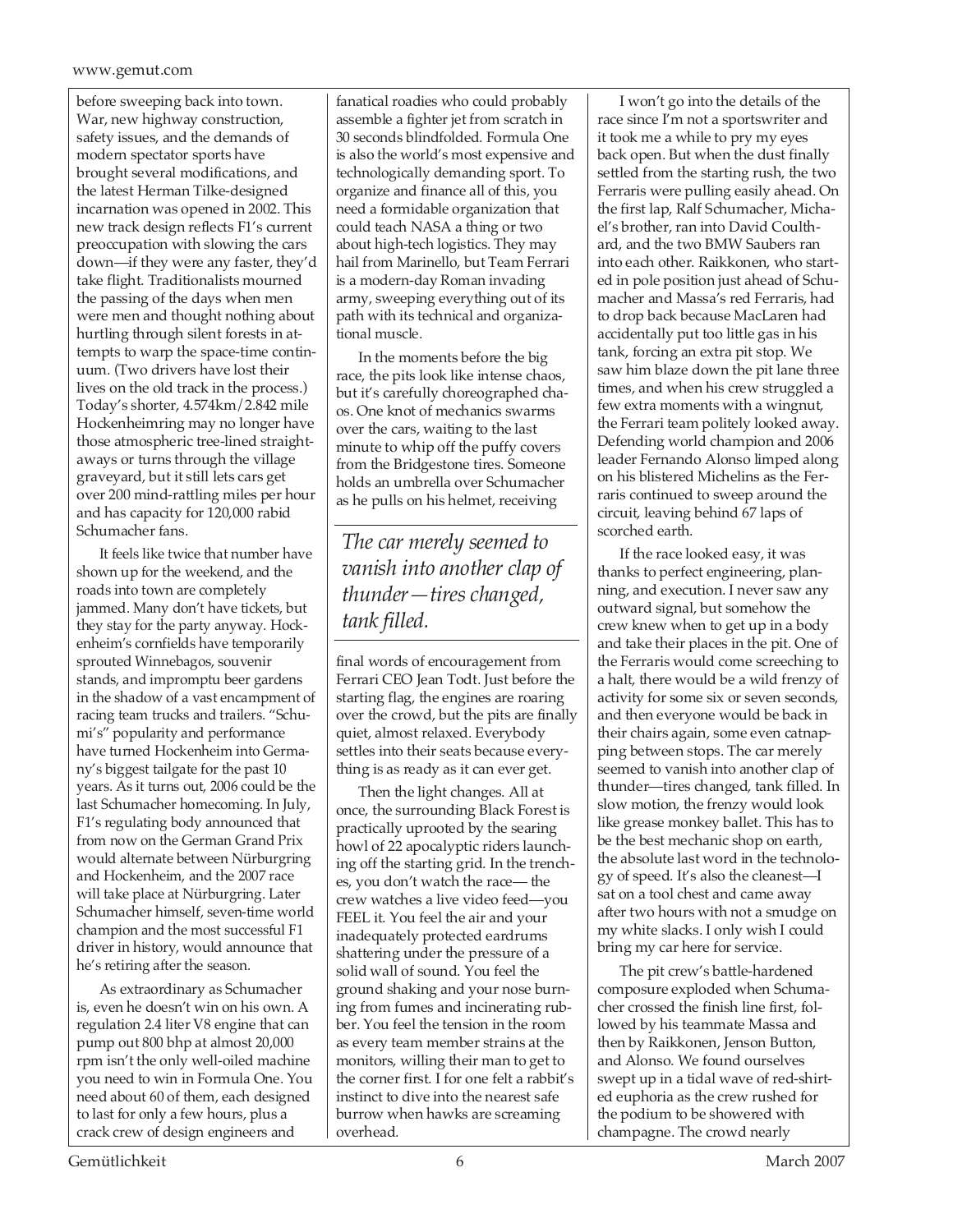crushed me against the rail as Schumacher climbed out of his triumphal car only a few feet away. Grown men, including the giant Gino and our friend Ralf, were jumping up and down and climbing the walls like children. Clearly, the fact that Schumi had won so many victories didn't make his 89<sup>th</sup> any less special. July 30, 2006 would go down as a perfect day at the races for Ferrari and Germany's favorite son.

#### Hockenheim Hotels

If you decide to go to Hockenheim, book your room as early as possible. Nearby hotels, none of which offer much in the way of atmosphere or amenities, may be almost entirely booked by the racing teams. The Holiday Inn Walldorf, for example, seemed to have been taken over by Ferrari. A small crowd had staked out the parking lot in hopes of catching a glimpse of their hero, and you could only enter if you were a guest of the hotel or a guest of Ferrari. Of course, hotels often take Grand Prix to mean especially high rates to apply just for that weekend. To find lower rates, you may be better off staying farther afield and spending more time driving in. You can always camp in the cornfields to cut down on traffic time.

#### Hotel Mondial

Frankly, the only reason for travelers to stay here is its convenience to Hockenheim or other events. It is reasonably clean, modern, functional, and reasonably friendly as a small business hotel, but in the middle of a characterless suburb. We stayed here only because all rooms were taken in Heidelberg. Common areas, while not warm or particularly inviting, are well maintained and only slightly worn. We were offered a welcome drink at the bar, which is part of the narrow front lobby. Since there is no night clerk, guests must take keys with them if they go out at night. Bike rental and shuttle service to the business park are also available.

Room 303 was on the street side of a light-filled gray corridor. However, the combination of no air conditioning, no shade, and black cotton curtains created an unbearable oven on what had to be the hottest weekend of the summer. I would recommend getting a room overlooking the back yard. There is a rooftop sauna with a terrace, but the sauna in our room was more than sufficient.

Clean and otherwise comfortable, the stark black-and-white, vaguely Art-Deco-ish décor was quite masculine. There was a double twin bed, and two small black leather chairs. The bathroom, equipped with a tub, shower, sink, and hairdryer, was also done in contemporary black tile with florescent tube lighting and mirrors. A mini bar, built-in clock radio and wall desk, TV, dial-up internet, and ironing board rounded out the equipment.

The breakfast buffet, which was included in our rate, was served in the dining room, done with basic white walls, blue carpet, and black and gray upholstered chairs. The nicest part of the hotel was its small homey back yard, with a child's swing set and a few toys under the trees. Apparently, the hotel sometimes arranges backyard barbecues there. Had it not been for the exceptional Grand Prix prices, the hotel would have been a reasonable value.

**Contact:** Hotel Mondial, Schwetzingerstrasse 123, 69168 Weisloch, tel. +49 /622/2 57 60, fax +49 /622/2 57 63 33, info@mondial-wiesloch.de, www.mondial-wiesloch.de **Daily Rates:** Standard singles from €90-120, standard double from €110-140. Weekend rates are generally about 20 percent lower, unless it is racing weekend, in which case it is €177.

**Rating:** QUALITY 11/20, VALUE 13/20

#### Hockenheim Restaurants

Since we ate mainly frankfurters and ice cream at the racetrack, we had little opportunity to explore the gastronomic offerings of Wiesloch or Hockenheim itself. However, we did go to the following restaurants within easy driving distance—if you're Michael Schumacher in a Ferrari.

Frankfurter Haus I love it when a local friend takes me to a place where slightly batty

locals enthusiastically serve local food to local folk. The night before the race, our Frankfurter friend Ralf and his lovely wife met us in this popular beer garden in the suburb of Neu-Isenberg for a crock of Possmann *apfelwein* (apple wine, €3.25 for a pint) and traditional Frankfurter dishes. Parking is plentiful, but only if you are a regular with a nice car. The somewhat eccentric owner spends all her time directing parking lot traffic, and it takes some time for Ralf to position his Porsche to her satisfaction alongside the fleet of BMWs and Audis. Our rental Megane doesn't make the cut and is waved out to the street.

Once out of the lot, all chi-chi pretension drops away, and everyone sits at wooden tables under big square umbrellas drinking beer and eating big portions of honestly cooked food. Ralf insisted we spike the somewhat weak, sticky *Apfelwein* with sparkling water, a dubious improvement. Their favorite dish was the classic boiled beef (*Tafelspitz*, €14.80) served with boiled potatoes, sliced carrots and celery root moistened with a ladleful of the hot cooking liquid. Bowls of sauerkraut and Frankfurt green sauce, which tastes somewhat like a green Tartar sauce made of chopped herbs and hard boiled egg, were served on the side. The best dish was the *Spanferkelbraten*, thick baby pork chops with a thick, super-crunchy crackling, served with sliced stuffing and rich, natural meat juices. (€13.90). They also listed hard-to-find dishes like roast goose and beers were €2.50-3.50. Desserts (average €5) included an excellent *Rote Gruze* or red berry pudding with vanilla cream and a very curious savory dessert called "Handkäse mit 'Musik'" ("hand cheese with 'music'"). This consisted of a soft, fresh square of cheese covered with chopped raw onion and caraway seeds and served with a tiny side salad. Go figure.

No culinary fireworks, but goodquality, old-fashioned food at a reasonable price in a historic inn and beer garden with a convivial atmosphere. Near a large park. This is a good stop for people driving down to Hockenheim from Frankfurt.